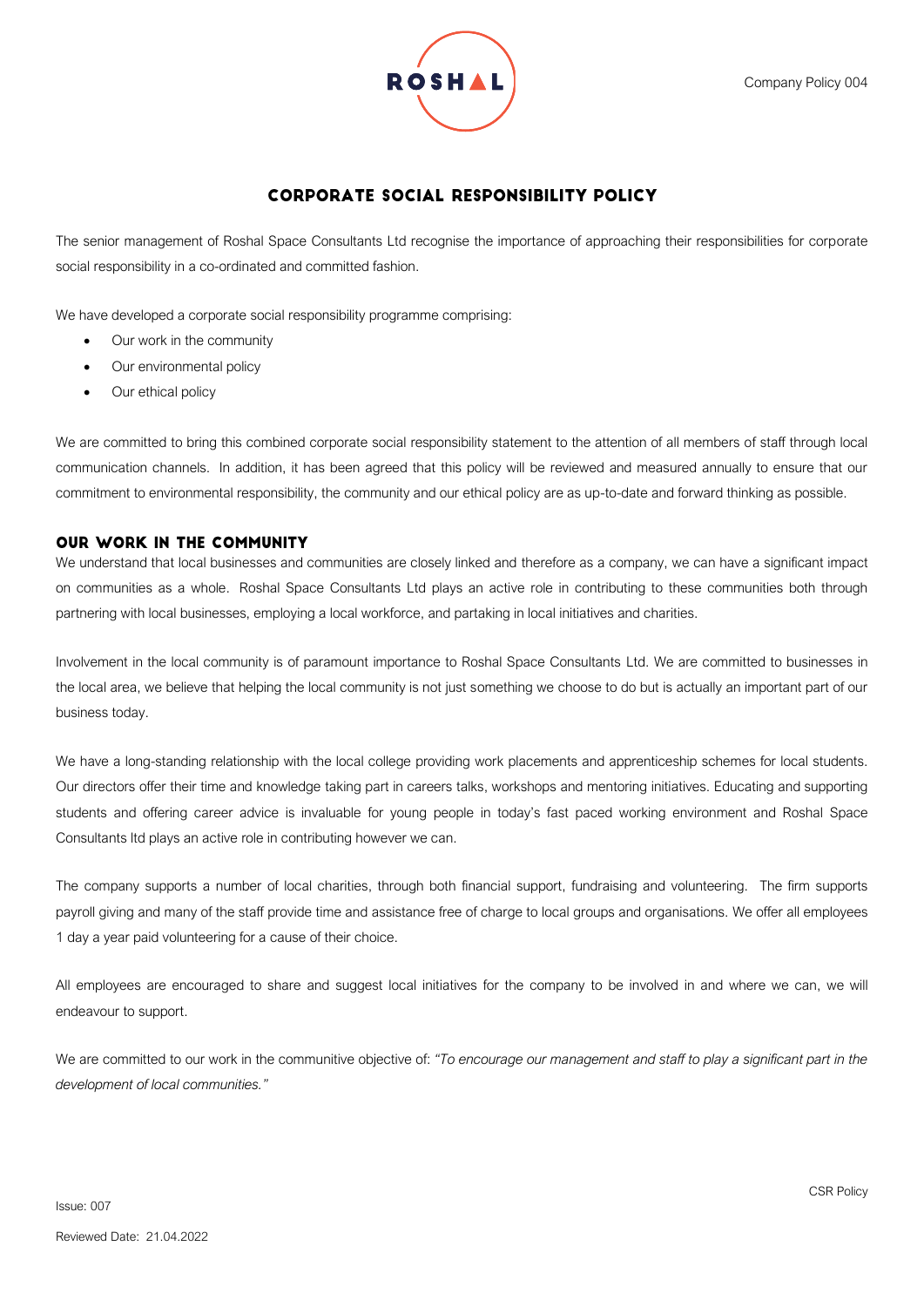

### **OUR ENVIRONMENTAL POLICY** (Extract from Environmental Policy 013)

Roshal Space Consultants Ltd is committed to continuing our success and developing our business in a way which protects and enhances the environment. We recognise that our operations result in an impact to the environment and the generation of waste. It is our aim to reduce the environmental impacts of our business and to operate in an environmentally responsible manner.

Mission Statement: *"Roshal Space Consultants Ltd aspires to act responsibly in minimising the impact of it's activities on its environment".*

#### **OUR AIMS**

- To meet the requirements of all relevant legislation
- To contribute to sustainable development by using natural resources and materials more efficiently
- To implement effective environmental management systems and to ensure the environmental awareness of our workforce
- To use local materials and sub-contractors
- To encourage suppliers and contractors to behave in a responsible manner and maintain sound environmental practices.
- To re-use and upcycle before recycling, to recycle before buying new material
- All of our goods are plastic package free and we ensure that the materials we use are ethically sourced with minimum plastic packaging when supplied to us, if possible.

## **OUR ETHICAL POLICY**

We at Roshal strive to maintain the highest level of professional integrity with regard to our clients, suppliers and staff, along with others with whom we interact. We set our standards in excess of regulation with regard to client confidentiality, our objectivity and our independence.

Roshal also supports the principles of the Universal Declaration of Human Rights through its business practices. This means that we support freedom from torture, unjustified imprisonment without fair trial and any other oppression. In addition, we support the right of any individual to have freedom of expression and religion, political representation or in respect of any other matter.

Accordingly, Roshal Space Consultants Ltd will not support or work with organisations which fail to uphold basic human rights within their influence, which are involved in the manufacture or transfer to an oppressive regime or are involved in the manufacture of equipment used in the violation of human rights. Neither will Roshal Space Consultants ltd support or work with organisations which are involved in the funding or carrying out of terrorist activities.

In addition, Roshal Space Consultants ltd will not provide support or work with organisations which do not conform to the most widely accepted standards for minimum labour rights, or which do not cover the use of under-age or forced labour.

We will not tolerate discrimination, bullying or any other kind of harassment within our business community. The concept of 'mutual respect' is one of our guiding principles. Employees are expected to abide by company rules and to be honest and considerate in their various roles.